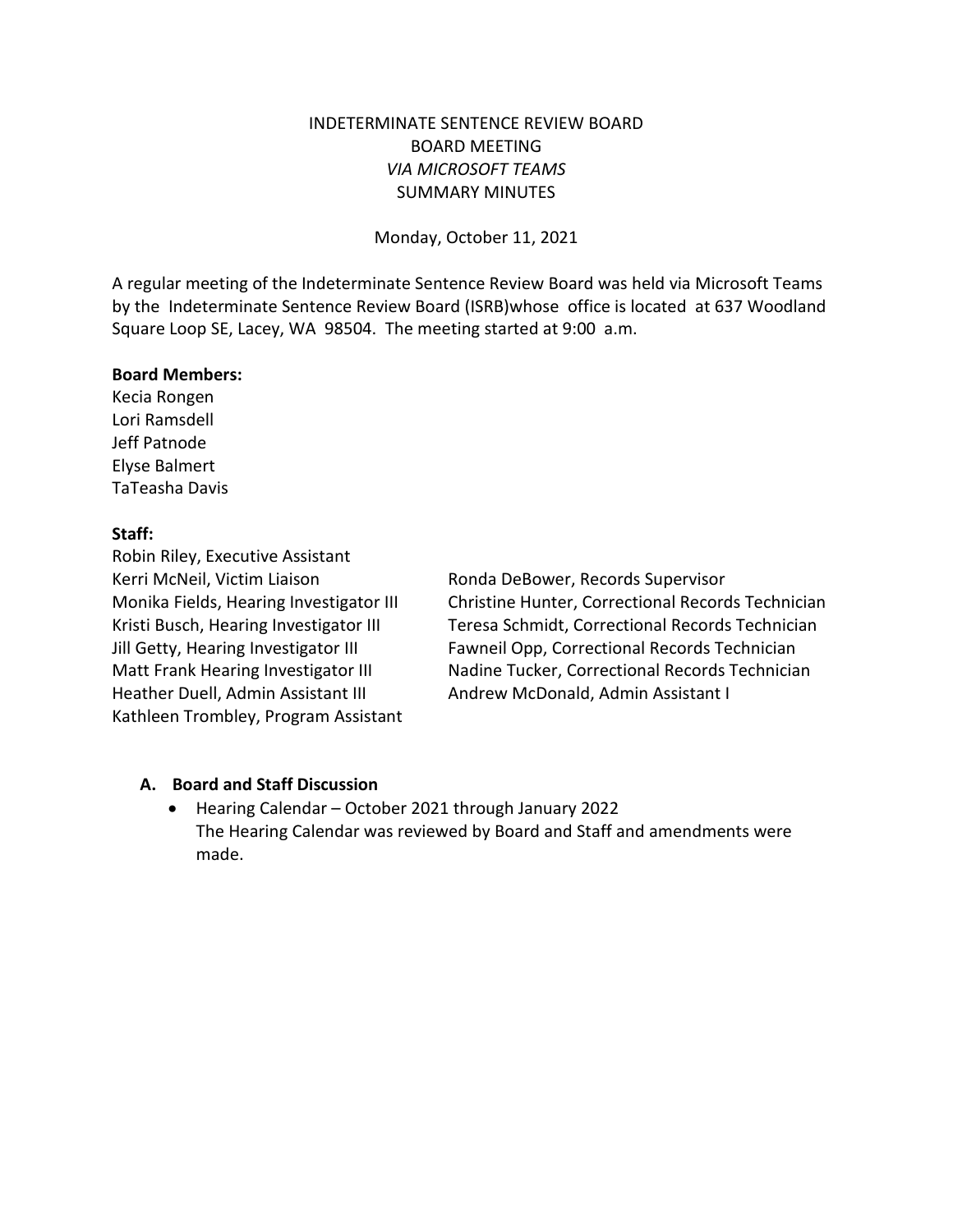• **Monthly Data Report**

|                                                 |                            | $21 -$         | $21 -$         | $21 -$         |
|-------------------------------------------------|----------------------------|----------------|----------------|----------------|
|                                                 |                            | Jul            | Aug            | Sep            |
|                                                 |                            |                |                |                |
| <b>RELEASE HEARINGS</b>                         |                            | 40             | 20             | 38             |
|                                                 |                            |                |                |                |
| <b>VIOLATION HEARINGS IN-</b><br><b>PERSON:</b> |                            | 14             | 11             | 9              |
| <b>VIOLATION HEARINGS OUT</b>                   |                            |                |                |                |
| OF CUSTODY:                                     |                            | 5              | $\overline{2}$ | $\overline{2}$ |
|                                                 |                            |                |                |                |
|                                                 | <b>TOTAL</b>               | 19             | 13             | 11             |
|                                                 |                            |                |                |                |
|                                                 | <b>REVOKED:</b>            | 10             | 8              | $\overline{2}$ |
|                                                 | <b>REINSTATED:</b>         | 6              | 3              | 6              |
|                                                 | <b>CONTINUED ON</b>        |                |                |                |
|                                                 | <b>ACTIVE STATUS:</b>      | 3              | $\mathbf{1}$   | $\mathbf{1}$   |
|                                                 | <b>PENDING:</b>            | 0              | $\mathbf{1}$   | $\overline{2}$ |
|                                                 | <b>OPENED AND</b>          |                |                |                |
|                                                 | <b>CONTINUED:</b>          | 0              | 0              | 0              |
|                                                 | <b>Sched New Hearing -</b> |                |                |                |
|                                                 | <b>New Info:</b>           | 0              | 0              | 0              |
| <b>ADMINISTRATIVE</b>                           |                            |                |                |                |
| <b>REINSTATEMENTS:</b>                          |                            | 6              | 6              | $\mathbf{1}$   |
| <b>VICTIM SURVIVOR</b>                          |                            |                |                |                |
| <b>MEETINGS:</b>                                |                            | $\overline{2}$ | 4              | 3              |
| <b>EMAILS TO</b>                                |                            |                |                |                |
| <b>VICITMS/SURVIVORS:</b>                       |                            | 25             | 6              | 19             |
| <b>LETTERS TO</b>                               |                            |                |                |                |
| <b>VICTIMS/SURVIVORS:</b>                       |                            | 128            | 95             | 94             |
| <b>Mail Return:</b>                             |                            | 28             | 21             | 36             |
| <b>SUMMARIES PROVIDED</b>                       |                            | 5              | 5              | 7              |
| <b>PRISON VISITS</b>                            |                            | $\mathbf{0}$   | $\mathbf{0}$   | 0              |
| <b>ORP' APPROVED:</b>                           |                            | 19             | 13             | 17             |
| <b>ORPs DENIED</b>                              |                            | 4              | 4              | 9              |
| <b>ICOTS</b>                                    |                            | $\mathbf{1}$   | 0              | 0              |
| <b>FINALS ISSUED:</b>                           |                            | 0              | 0              | 0              |
|                                                 |                            |                |                |                |
| <b>STIPULATED AGREEMENTS:</b>                   |                            | 28             | 36             | 29             |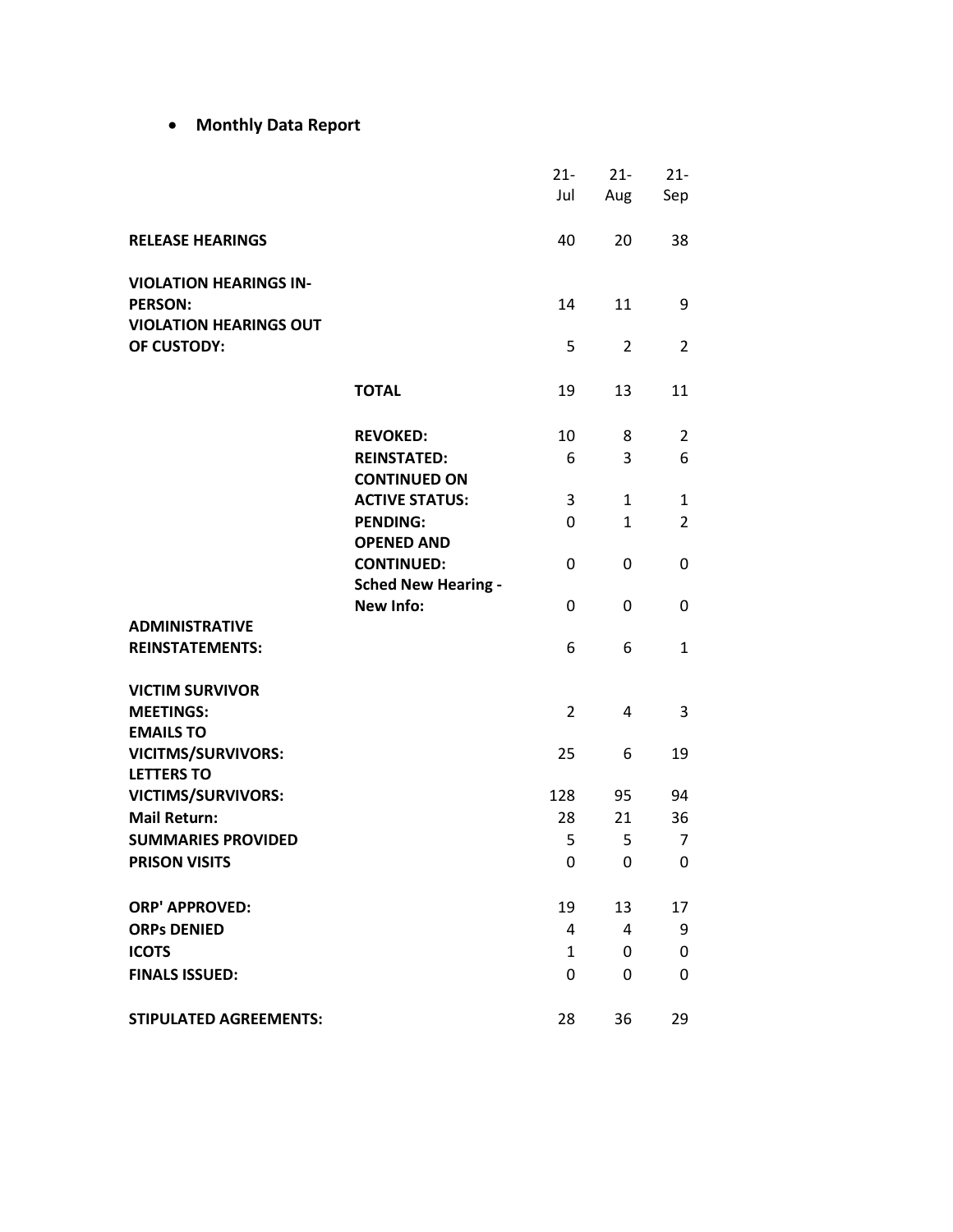- **Seriously Mentally Ill Incarcerated Individuals** 
	- o *Guidelines for decision making*Moved to November 8, 2021 Board Meeting Agenda.
- **Scheduling Attorneys for 420 Hearings** 
	- o A contract attorney is assigned for an RCW 9.95 .420 hearing if the incarcerated individual has an intellectual disability or is so seriously mentally ill, they cannot represent themselves.

The process outlined below was agreed upon after discussion with Board and staff:

- When the Correctional Records Technician (CRT) is scheduling an individual for a .420 Hearing on a tentative docket they will do the following:
	- Check the last Decision and Reasons to see if the individual was previously represented at their hearing. If they were, the CRT will assign a contract attorney.
	- Check the PULHESDXTR Codes on the individual's face sheet in OMNI. If the H Code (Developmental Disability) is a 2 or higher; or if the S Code (Mental Health) is a 3 or higher, the CRT will e-mail the Hearing Investigator to which the facility is assigned to obtain further information and determine if an attorney is needed.
		- o This process will be followed for both first .420 Hearings and those that have had hearings previously and did not have an attorney as circumstances change.
	- If an e-mail is received by the individual's counselor indicating an attorney is needed, the CRT should forward the e-mail to the Hearing Investigator.
	- Incarcerated individuals in SOU should all be reviewed for appropriateness of an attorney.
- When the CRT is doing post work for a hearing where there was attorney representation, please list attorney representation on action sheet.
- The Board Members will include in the next action of the Decision and Reasons if an attorney is needed for the next hearing.
- **Blake Decision** Certain individuals under the jurisdiction of the Indeterminate Sentence Review Board (ISRB) have been resentenced in reference to the State v. Blake. They have received minimum terms that put them years past their earned release date (ERD). In these cases, after discussion with Board Attorneys, the time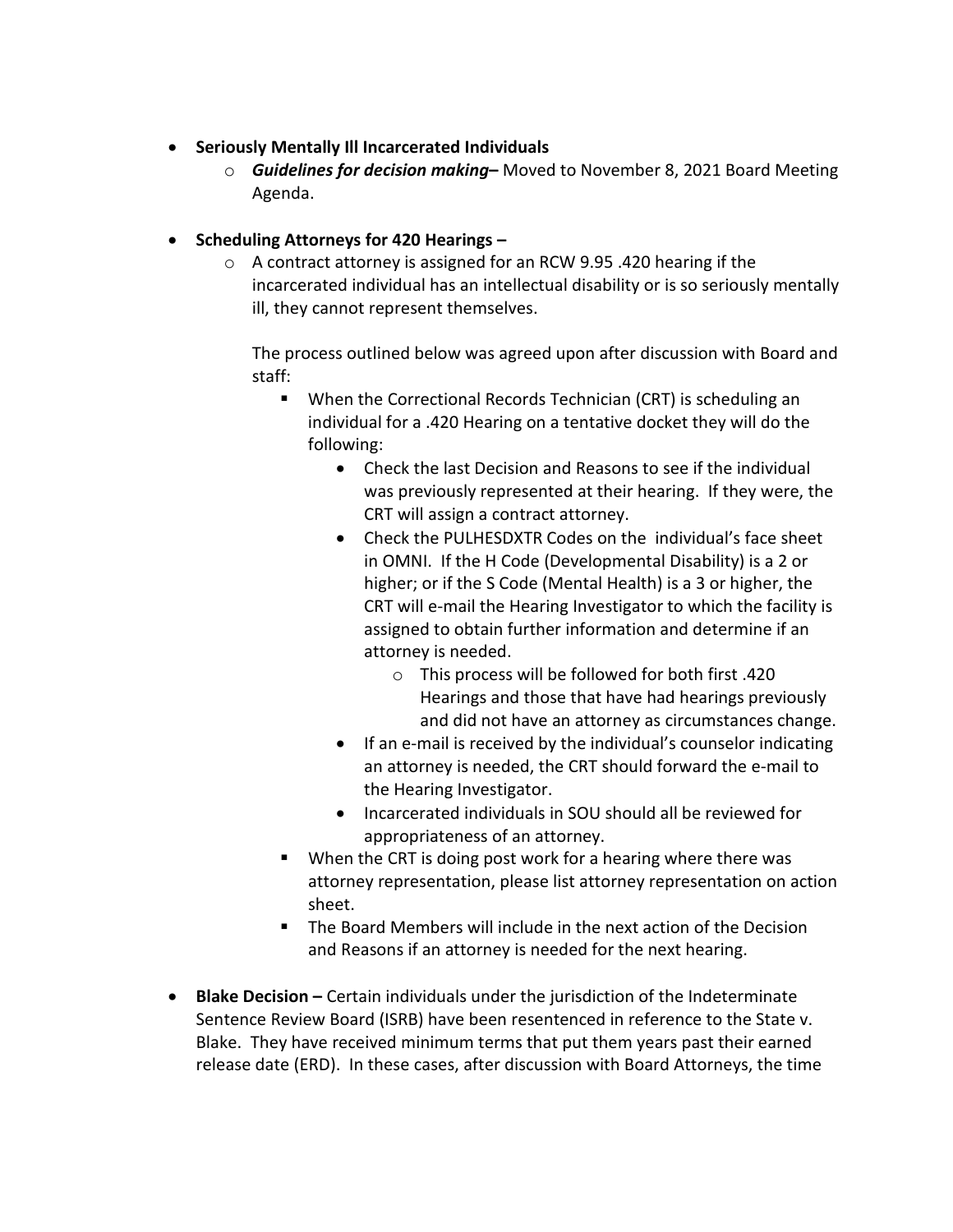start will be the date of resentencing. The Board will see them for a hearing and either find them releasable or add time to begin on the new time start. The CRT will do a memo to the file and update the action sheet and notify the facility records of the new time start and request a sticky note be placed in OMNI to explain sentence structure. Ms. DeBower, Correctional Records Supervisor will come up with language to send to the facilities in these cases. Notification may also be made to the counselor to let them know of the new process prior to the hearing.

# • **Unfinished Business**

- o **SCORE (South Correctional Entity)** Ms. Hunter reported that the first two violation hearings were scheduled at SCORE via Microsoft Teams and scheduling was easy. There are several hearings coming up and many of our violators are being held at this facility. If there is any issue the contact at SCORE will let Ms. Hunter know.
- o **Board Warning Process** The Hearing Investigators have finalized the following process:
	- **The Hearing Investigator (HI) will review the request for a Board** Warning when e-mailed by the supervising Community Corrections Officer (CCO) in response to a violation.
		- If the HI approves the request for Board Warning, they will complete the form, covert it to PDF and send it to the supervising CCO and to the assigned CRT. The assigned CRT will enter the action in OMNI, update the Action Sheet in the file and upload the form in OnBase.
		- If the HI disagrees with issuing a Board Warning, they will do the following:
			- Confer with a Board Member to determine if an arrest needs to be made and send e-mail to the CCO with a cc to the assigned Administrative Assistant to upload into OnBase.
	- Board needs to approve the updated Board Warning Form with edits at the October 25, 2021 Board Meeting.
- o **Hearing Review Sheet (HRS) Checkbox for CD Treatment** Ms. Schmidt has created this box on the HRS Checkbox for CD Treatment in the CRT Section.–
- o **Board Member Packets** Per Mrs. Ramsdell's request, Mr. McDonald will include Assessments in the Board Member Hearing Packets.
- **New Business** None
- **Check ins** Check ins with Board and Staff
- **B. Chair's Report**